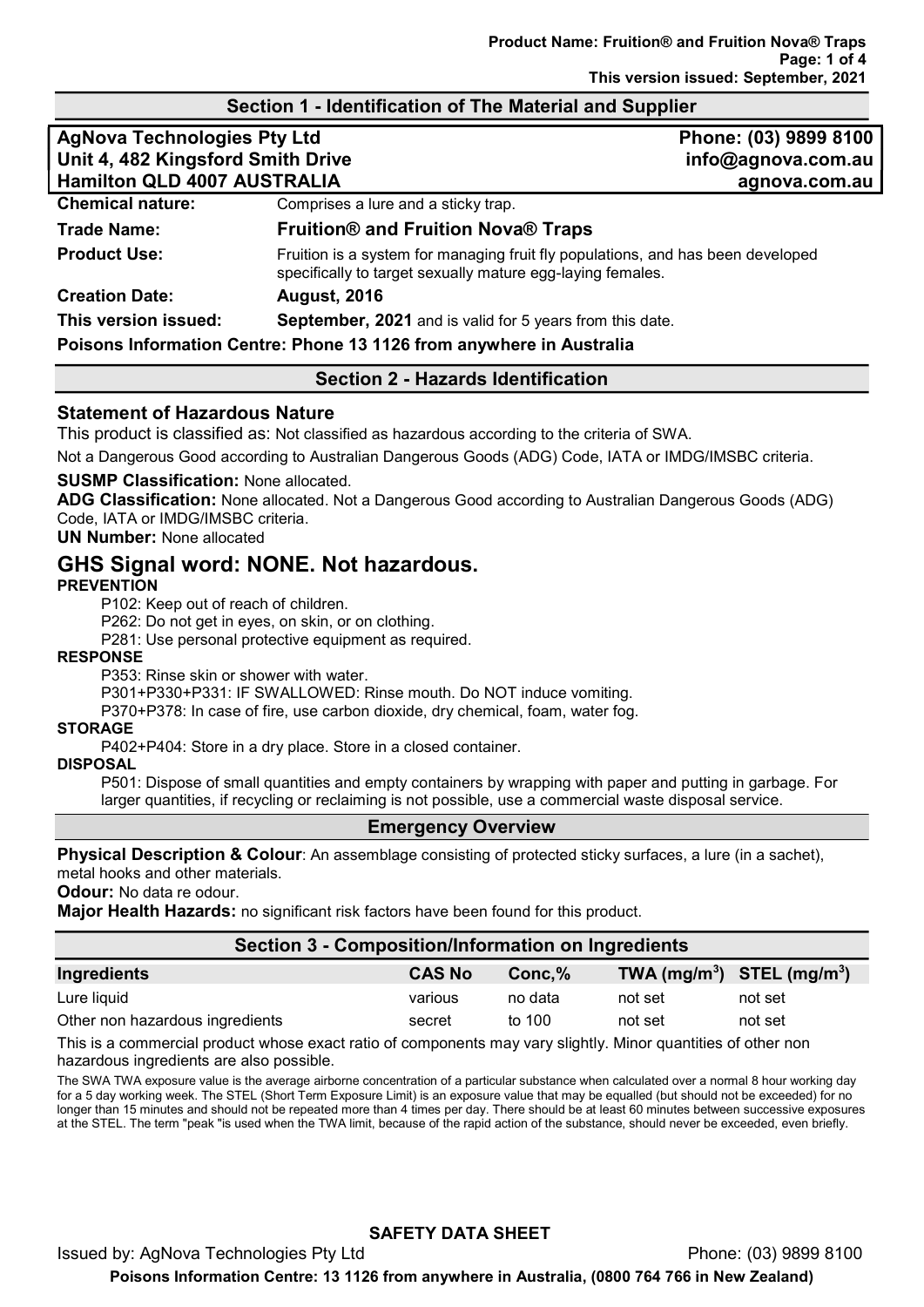# Section 4 - First Aid Measures

## General Information:

You should call The Poisons Information Centre if you feel that you may have been poisoned, burned or irritated by this product. The number is 13 1126 from anywhere in Australia (0800 764 766 in New Zealand) and is available at all times. Have this SDS with you when you call.

**Contact or Poisoning:** From the available evidence, this product would appear to offer no significant health hazard by any exposure route. Consequently, First Aid is not generally required. If in doubt, or if poisoning occurs, contact a doctor or Poisons Information Centre. Phone Australia 131126 or in New Zealand 0800 764 766.

# Section 5 - Fire Fighting Measures

Fire and Explosion Hazards: The major hazard in fires is usually inhalation of heated and toxic or oxygen deficient (or both), fire gases. There is no risk of an explosion from this product under normal circumstances if it is involved in a fire.

Fire decomposition products from this product may be toxic if inhaled. Take appropriate protective measures. **Extinguishing Media:** In case of fire, use carbon dioxide, dry chemical, foam, water fog.

| <b>Fire Fighting:</b> If a significant quantity of this product is involved in a fire, call the fire brigade. |                    |  |  |
|---------------------------------------------------------------------------------------------------------------|--------------------|--|--|
| Flash point:                                                                                                  | Combustible solid. |  |  |
| <b>Upper Flammability Limit:</b>                                                                              | No data.           |  |  |
| <b>Lower Flammability Limit:</b>                                                                              | No data.           |  |  |
| <b>Autoignition temperature:</b>                                                                              | No data.           |  |  |
| <b>Flammability Class:</b>                                                                                    | Combustible solid. |  |  |

### Section 6 - Accidental Release Measures

Accidental release: This product is sold in small packages, and the accidental release from one of these is not usually a cause for concern. For minor spills, clean up, rinsing to sewer and put empty container in garbage. Although no special protective clothing is normally necessary because of occasional minor contact with this product, it is good practice to wear impermeable gloves when handling chemical products. In the event of a major spill, prevent spillage from entering drains or water courses and call emergency services.

## Section 7 - Handling and Storage

**Handling:** Keep exposure to this product to a minimum, and minimise the quantities kept in work areas. Check Section 8 of this SDS for details of personal protective measures, and make sure that those measures are followed. The measures detailed below under "Storage" should be followed during handling in order to minimise risks to persons using the product in the workplace. Also, avoid contact or contamination of product with incompatible materials listed in Section 10.

Storage: Store packages of this product in a cool place. Make sure that containers of this product are kept tightly closed. Keep containers dry and away from water. Make sure that the product does not come into contact with substances listed under "Incompatibilities" in Section 10. Some liquid preparations settle or separate on standing and may require stirring before use. Check packaging - there may be further storage instructions on the label.

# Section 8 - Exposure Controls and Personal Protection

The following Australian Standards will provide general advice regarding safety clothing and equipment:

Respiratory equipment: AS/NZS 1715, Protective Gloves: AS 2161, Occupational Protective Clothing: AS/NZS 4501 set 2008, Industrial Eye Protection: AS1336 and AS/NZS 1337, Occupational Protective Footwear: AS/NZS2210.

## SWA Exposure Limits  $TWA (mg/m<sup>3</sup>)$

 $\mathsf{STEL}\;(\mathsf{mg/m^3})$ 

Exposure limits have not been established by SWA for any of the significant ingredients in this product.

No special equipment is usually needed when occasionally handling small quantities. The following instructions are for bulk handling or where regular exposure in an occupational setting occurs without proper containment systems. **Ventilation:** No special ventilation requirements are normally necessary for this product. However make sure that the work environment remains clean and that vapours and mists are minimised.

Eye Protection: Eye protection is not normally necessary when this product is being used. However, if in doubt, wear suitable protective glasses or goggles.

Skin Protection: The information at hand indicates that this product is not harmful and that normally no special skin protection is necessary. However, we suggest that you routinely avoid contact with all chemical products and that you wear suitable gloves (preferably elbow-length) when skin contact is likely.

# SAFETY DATA SHEET

Issued by: AgNova Technologies Pty Ltd **Phone: (03) 9899 8100** Phone: (03) 9899 8100

Poisons Information Centre: 13 1126 from anywhere in Australia, (0800 764 766 in New Zealand)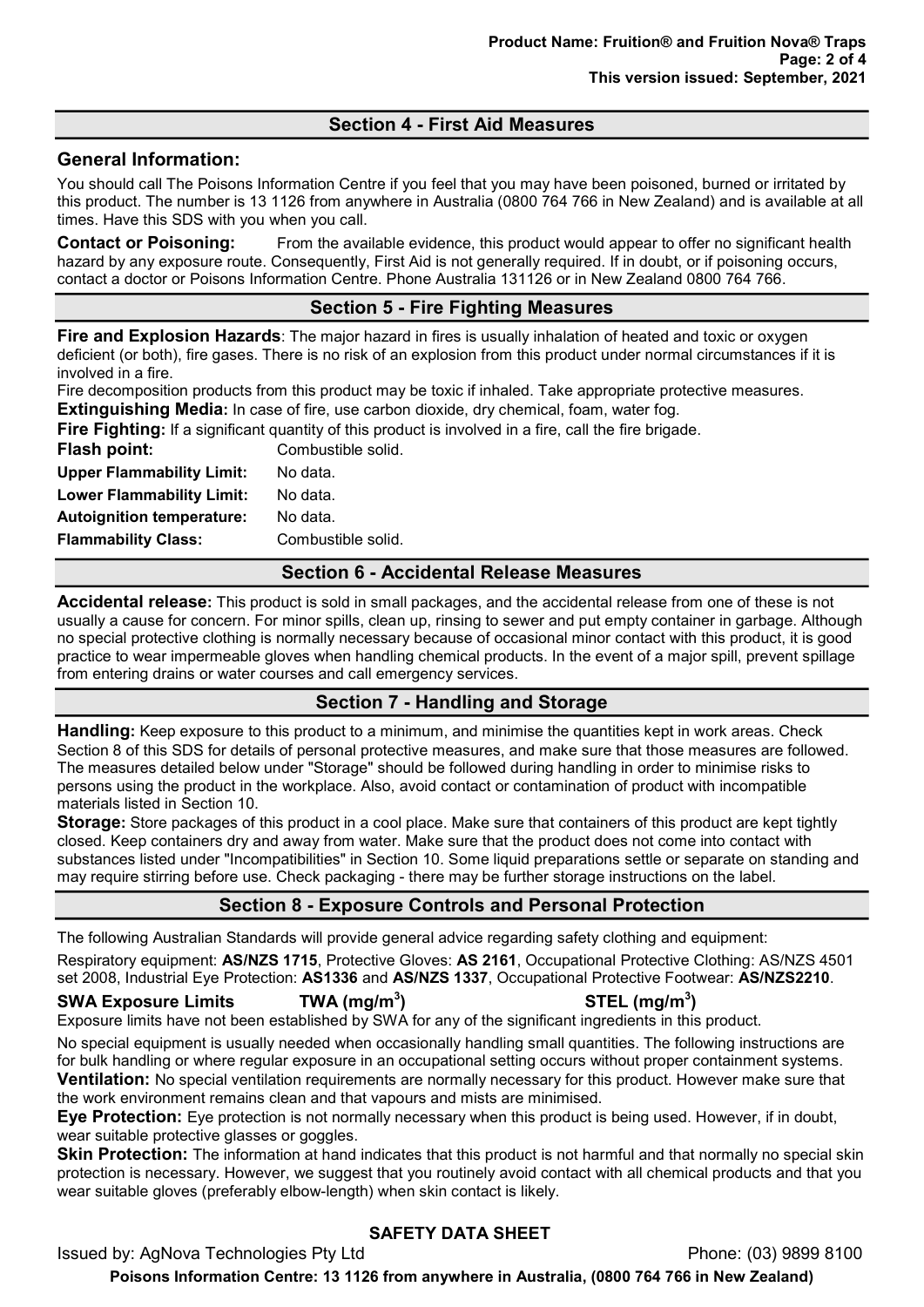Protective Material Types: There is no specific recommendation for any particular protective material type. **Respirator:** Usually, no respirator is necessary when using this product. However, if you have any doubts consult the Australian Standard mentioned above.

# Section 9 - Physical and Chemical Properties:

Physical Description & colour: An assemblage consisting of protected sticky surfaces, a lure (in a sachet), metal hooks and other materials. **Odour:** No data re odour. Boiling Point: Decomposes before boiling at 100kPa. **Freezing/Melting Point:** No specific data. Solid at normal temperatures. **Flash Point:** No specific data. **Volatiles:** No data. Vapour Pressure: No data. Vapour Density: No data. Specific Gravity: No data. Water Solubility: No data. **pH:** No data. Volatility: No data. **Odour Threshold:** No data. **Evaporation Rate:** No data. Coeff Oil/water Distribution: No data **Autoignition temp:** No data.

# Section 10 - Stability and Reactivity

Reactivity: This product is unlikely to react or decompose under normal storage conditions. However, if you have any doubts, contact the supplier for advice on shelf life properties.

Conditions to Avoid: This product should be kept in a cool place, preferably below 30°C. Keep containers tightly closed. Containers should be kept dry.

Incompatibilities: No particular Incompatibilities.

Fire Decomposition: Combustion forms carbon dioxide, and if incomplete, carbon monoxide and possibly smoke. Water is also formed. Carbon monoxide poisoning produces headache, weakness, nausea, dizziness, confusion, dimness of vision, disturbance of judgment, and unconsciousness followed by coma and death.

**Polymerisation:** This product will not undergo polymerisation reactions.

## Section 11 - Toxicological Information

# Local Effects:

**Target Organs:** There is no data to hand indicating any particular target organs.

## Classification of Hazardous Ingredients

Ingredient

No ingredient mentioned in the HCIS Database is present in this product at hazardous concentrations.

# Potential Health Effects

# Inhalation:

Short Term Exposure: Available data indicates that this product is not harmful. In addition product is unlikely to cause any discomfort or irritation.

Long Term Exposure: No data for health effects associated with long term inhalation.

## Skin Contact:

Short Term Exposure: Available data indicates that this product is not harmful. It should present no hazards in normal use. In addition product is unlikely to cause any discomfort in normal use.

Long Term Exposure: No data for health effects associated with long term skin exposure.

## Eye Contact:

Short Term Exposure: This product is believed to be not irritating to eyes.

Long Term Exposure: No data for health effects associated with long term eye exposure.

#### Ingestion:

# SAFETY DATA SHEET

Issued by: AgNova Technologies Pty Ltd **Phone: (03) 9899 8100** Phone: (03) 9899 8100

Poisons Information Centre: 13 1126 from anywhere in Australia, (0800 764 766 in New Zealand)